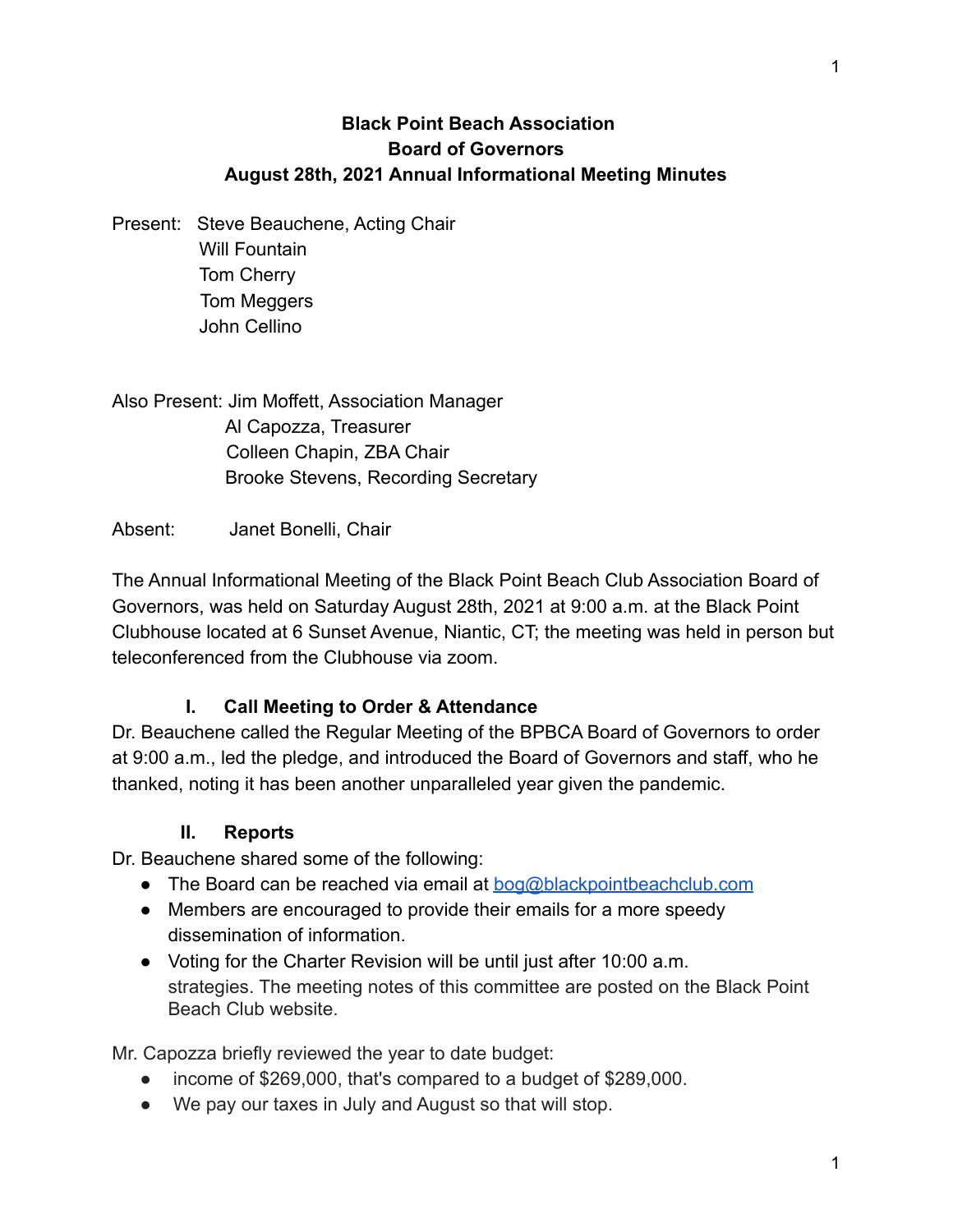- That's 93% of the budget and 96% of all the taxes due.
- Expenses are \$63,000 versus a budget of \$289,000.
- If they continue as budgeted, we'll have a slight surplus at the end of June of next year.
- This is a partial result of a successful season by the Recreation program.
- They basically surpassed their revenue budget by \$4,000 and their expenses were down by \$4,000.

Mr. Moffett gave an update and noted some of the following:

- He wants to thank Mr. Fountain noting the gaga pit was his idea, he did the research, and does so with almost every project.
- Anytime anything is needed he is there instantly to help.
- Skip, Mike Johnson, Jim Allen, Larry Connors- who is responsible for the bench as well as their kayak racks.
- All of them are instrumental in helping as well, and he thanks them from the bottom of his heart.
- He thanked everyone for allowing him the opportunity to be their beach manager, he really appreciates it.

Dr. Beauchene further shared the following:

- After Labor Day, everything's coming out as far as the beach equipment, the docks, the gangways, the swim routes, and the like.
- The Sea View kayak rack will be staying in another month.
- During the last year they've worked on surveying the right-of-ways and are 90% done.
- Their West Lane strip has been surveyed.
- In regards to the Masterplan, SLR has been taken over by Milone & MacBroom.
- Milone & MacBroom is not interested in crafting master plans for small communities.
- Mike Zuba who gave the Masterplan presentation will be leaving that company along with several coworkers, and plan to continue with our project come January or February, so we would have something for discussion next July or August.
- He thanked Larry Connors and the Women's Club for the new playground bench.
- They've done their best to reconfigure parking to increase golf cart parking availability.
- 2 kayak racks have been added for further storage.
- Tennis and yoga lessons have been added.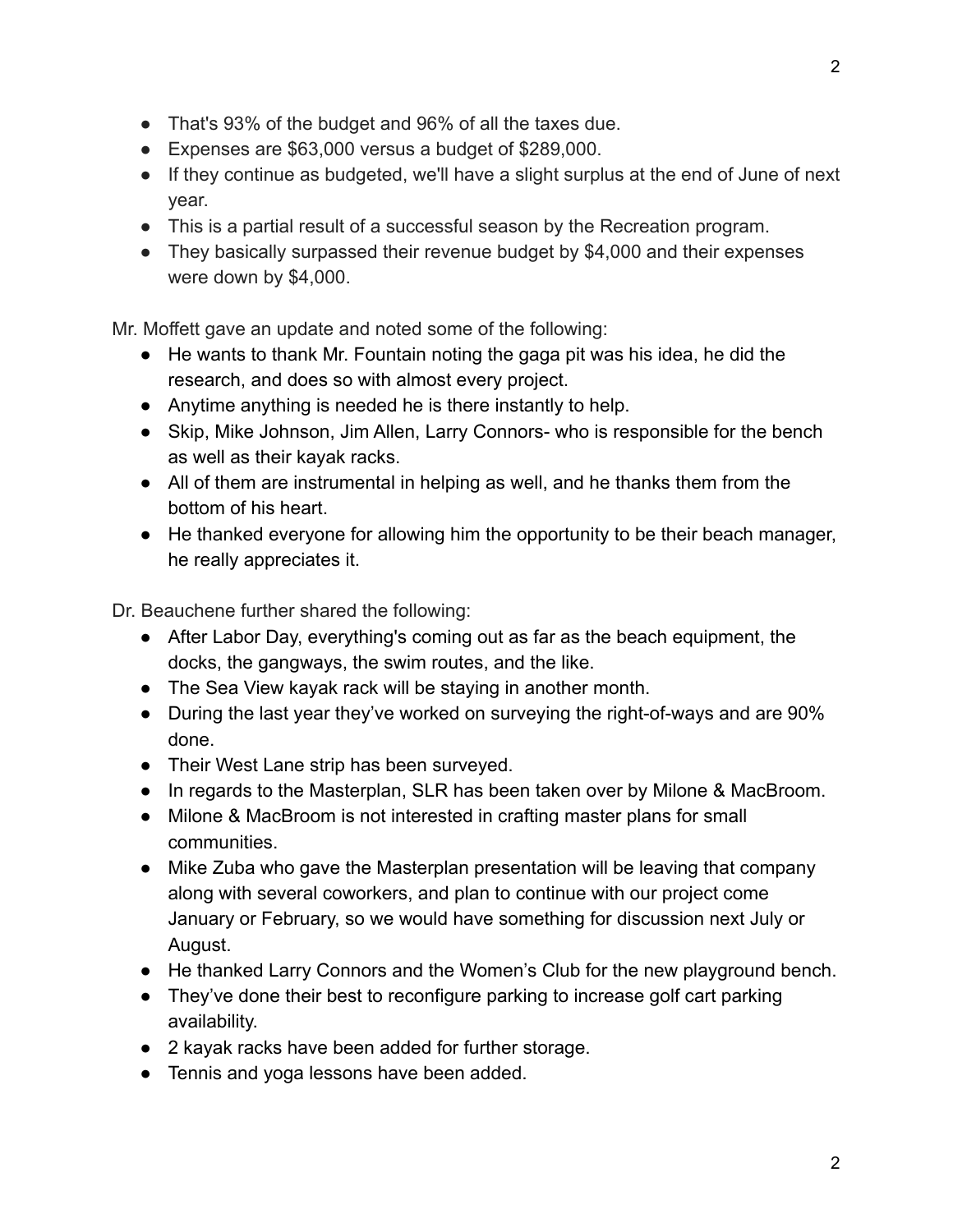● 3 people have expressed interest in filling the BOG vacancy and the Board will vote on this at the September meeting.

# **III. Introduction of Board Candidates**

Dr. Beauchene invited the parties interested in filling the BOG vacancy to say a few words.

- 1. Colleen Hayes of 20 Sea Breeze detailed how she's a 4th generation Black Pointer, active in the Women's Club, and helped reboot the children's tennis program. She shared how she has previous Board experience and can bring a legal mind to the Board of Governors.
- 2. Jim Mastria of 8 Bellaire shared how he's a long term resident and has spent his Summers here since the 1960s. He thinks Black Point is a hidden gem and he wants to keep it that way. He detailed how he became involved with the Men's Club and said his activity will speak louder than anything he might say. Mr. Mastria added he's very frugal, is an experienced Lineman of 30+ plus years and has spent the last 14 years negotiating contracts.
- 3. Pat Kolosowski of 35 Woodland Drive said some of the following:
	- She basically grew up here, attended camp here, and spent every summer here.
	- She has taught children to swim here.
	- In terms of a professional career, she has worked in business and as a psychologist.
	- She still has her license and attended the University of Connecticut for undergrad followed by Temple University.
	- She is semi-retired right now and chose to move down and winterized her place.
	- She'd like to see things continue as they are while also making sensible improvements for the future.
	- We have to adapt, and we can't lose what we have- it's a really special place.
	- In terms of board experience, in her town she was on the Zoning Board of Appeals for years as well as the library board, so she has a sense of how boards work.
	- She is approachable.

## **IV. Public Comment**